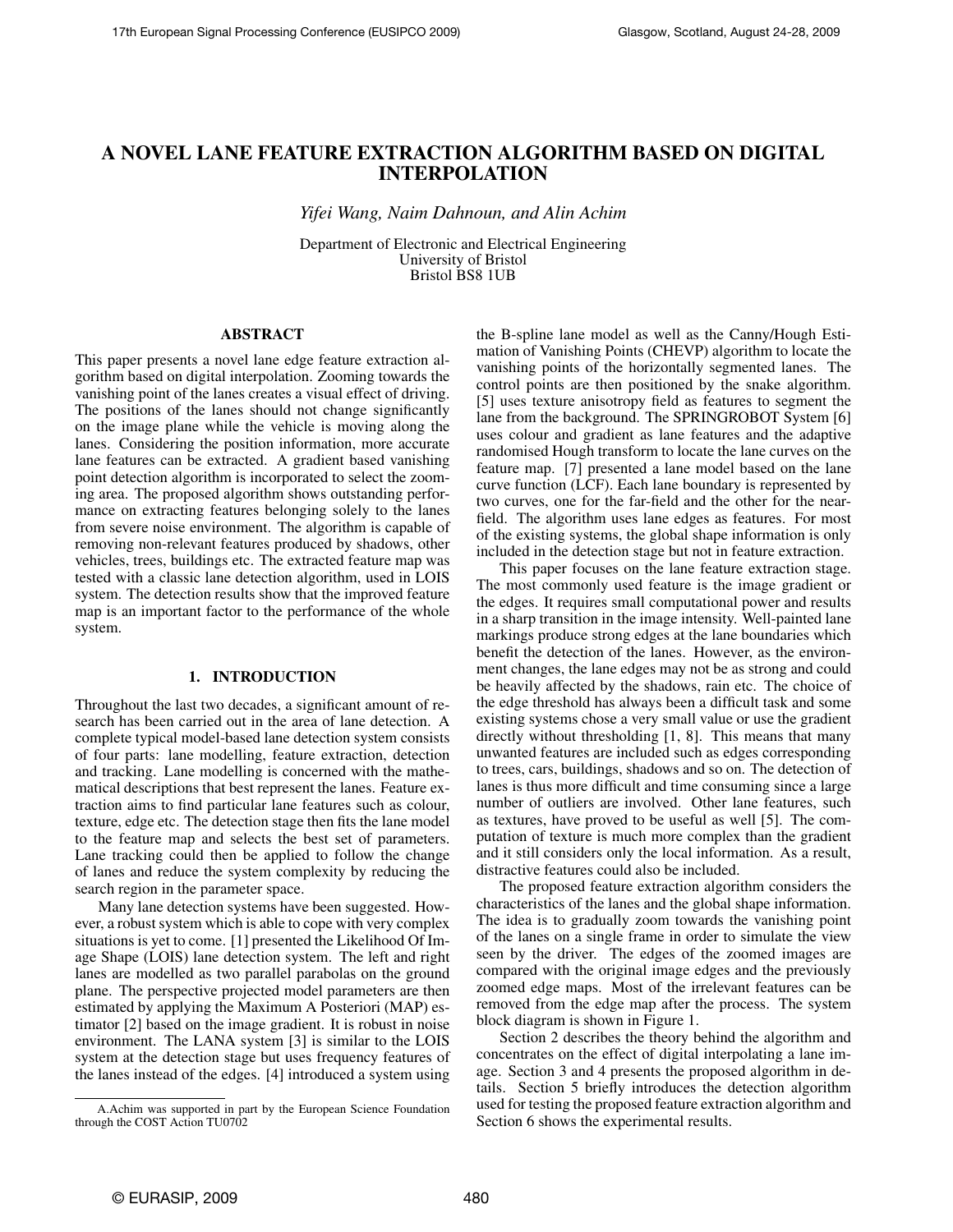

Figure 1: Block diagram of the proposed system.

# 2. DIGITAL INTERPOLATION ON LANE IMAGES

The purpose of the proposed algorithm is to find the features solely possessed by the lanes from the image. Suppose a vehicle is driven on a clear straight road with continuous lane marking and maintaining a constant lateral offset from the lanes. From the drivers point of view, it is easy to notice that the positions of lane markings does not change over short periods of time. Of course the lane markings are actually moving backwards as the vehicle moves forward. However, since the colour and the width of the markings are similar, the driver is tricked and think the lane markings are not moving. This algorithm takes advantage of the above phenomenon and tries to find the slightly changing features from the scene. However, instead of actually moving along the road, our algorithm is based on a single still image.

In order to simulate the view of driving, digital interpolation is applied. By carefully selecting a region of the image and interpolating this region back to the original image size, simulated view is obtained. All objects on the image will move backwards and their sizes and the positions will change. However, the lane markings or boundaries maintain similar appearances after changing their sizes and positions.

The first task is to select an appropriate area on the image. It is straight forward to see that the vanishing point of the left and right lanes is where the vehicle is heading towards.



Figure 2: Selected zooming area of an image.

Also, after the interpolation, the vanishing point should stay at the same position. As illustrated in Figure 2, defining the position of vanishing point vp as (*vpx*, *vpy*), the total number of image rows as *M*, and the number of columns as *N*, the width and height of the selected area could be calculated as:

$$
saN = z \times N \tag{1}
$$

$$
saM = z \times M \tag{2}
$$

where *z* is the zooming ratio and  $z^2$  is the ratio between the area of the selected region and the original image area. The selection of the zooming area must follow the rule that:

$$
\frac{vpx}{N - vpx} = \frac{vpx - sal}{sal + sal - vpx} \tag{3}
$$

$$
\frac{vpy}{M - vpy} = \frac{vpy - saU}{saU + saM - vpy}
$$
(4)

where *saL* and *saU* are the position of the left and upper border of the selected area.

Subsequently, the selected area is interpolated back to the original size. This operation moves all points except the vanishing point to new positions, which are calculated as:

$$
x_I(t+1) = vpx + (x_I(t) - vpx) \times \frac{1}{1-z}
$$
 (5)

$$
y_I(t+1) = vpy + (y_I(t) - vpy) \times \frac{1}{1 - z}
$$
 (6)

where  $x_I(t)$ ,  $y_I(t)$  and  $x_I(t+1)$ ,  $y_I(t+1)$  represent the *x* and *y* coordinate of point *I* before and after the interpolation respectively. A point on a straight lane boundary before interpolation needs to stay on the same line after interpolation. To prove this, we assume a straight line:

$$
y_I = ax_I + b \tag{7}
$$

which passes through the vanishing point and a point *I*. Substitute Equation 7 into Equation 6:

$$
y_I(t+1) = a \cdot vpx + b + (a \cdot x_I(t) + b - a \cdot vpx - b)\frac{1}{1-z}
$$
 (8)

which could be rearranged to give:

$$
y_I(t+1) = a \cdot \left[ vpx + (x_I(t) - vpx) \cdot \frac{1}{1-z} \right] + b \qquad (9)
$$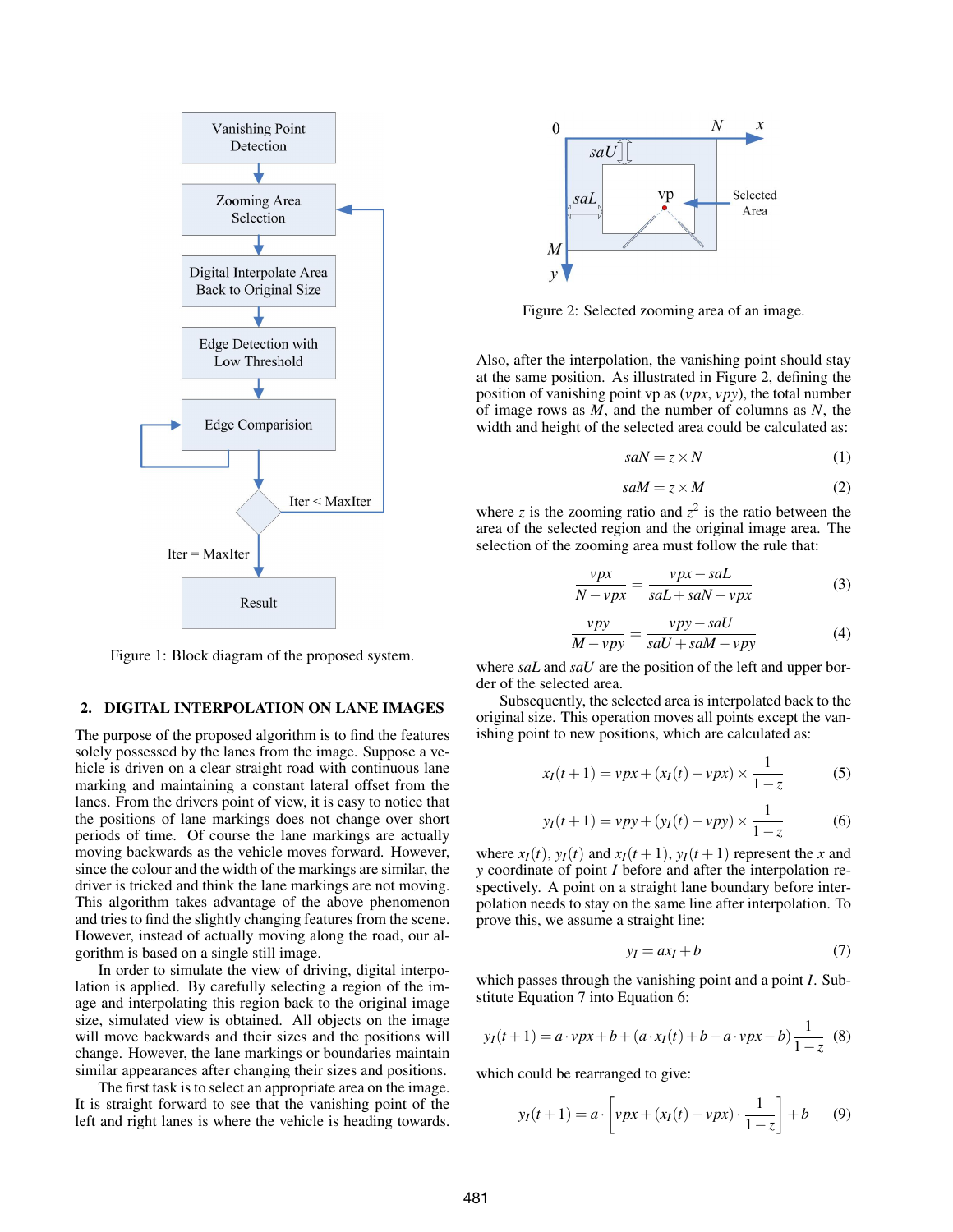Substitute Equation 5 into Equation 9, we get:

$$
y_I(t+1) = ax_I(t+1) + b \tag{10}
$$

Equation 10 proves that the points on the lane will stay on the same line after interpolation.

So far we have assumed straight lanes and continuous lane markings. However, a multiple vanishing points detection algorithm, along with a iterative zooming process readily solves the problem for the cases of curved lanes and discontinuous lanes. This will be discussed in details in section 3 and 4.

# 3. VANISHING POINT DETECTION

Vanishing point detection is the first step of the algorithm. Its location is very important for the rest of the task. Although a few pixels variation of the vanishing point position does not significantly influence the system performance, the detected vanishing point has to be corresponding to the lanes. Most of the vanishing point detection algorithms are based on the Hough transform [4, 9, 10]. However, these methods require choosing hard thresholds for both edge detection and Hough space accumulator. It is very difficult to find a suitable set of thresholds for various tasks and environment. In this paper, we assume the road is flat. The vanishing line or the horizon could be calculated using the camera parameters. With this, the detection of the vanishing point is reduced to a one dimensional search.

First, the gradient map is generated by means of a Sobel edge mask. A very small threshold is applied to reduce the computation. The threshold in our case is between 10 and 40 from non-normalised gradient which is small enough to locate lane features under various conditions. Assuming an edge point is belonging to a lane, it is likely that the orientation of this edge is perpendicular to the gradient direction of the lanes. In this case, a line passing through this edge with the direction normal to its gradient orientation is generated to estimate the lane. The intersection of this line and the vanishing line can contribute to the estimation of the vanishing point.

A one dimensional accumulator with a length equals 2*N*  $(-0.5N \sim 0.5N)$  is created to account for the possibility of the vanishing point being outside the image. Each edge produces a line and each time the line intersects the vanishing line, the corresponding element in the accumulator increments by  $(1+gm)$  where *gm* is the normalised gradient magnitude. The accumulator is then smoothed by a Gaussian low pass filter to compensate the inaccuracy of edge orientation. The element with the most votes corresponds to the vanishing point position. The problem is that if the lane is a curve, the vanishing point position of the lane changes gradually with distance. To solve this problem, the image is partitioned into a few horizontal sections as shown in Figure 3.

The vanishing points for different image sections are detected only using the edge points in the current section. In the far-field, the number of lane edges is comparably lower than that of the near-field. In this case, a tracking process is also included. The search region of the upper section is based on the vanishing point position in the lower sections and the previous vanishing point movement. An example of



Figure 3: Vanishing point detection result. The image is horizontally partitioned and each partition is labelled. The white horizontal line is the horizon or the vanishing line. The vanishing point of each region is labelled respectively.

the multiple vanishing point detection result is given in Figure 3. The vanishing point corresponding to each image band is labelled respectively.

#### 4. LANE FEATURE EXTRACTION

The task is now to find a way to extract the lane features. Since the points on the lane will stay on the same line after interpolation, the simplest idea is to apply the 'logical and' operator to the original image edge map and to the interpolated image edge pixel by pixel. This means that if the interpolated edges overlap with the original image edges, these edges are likely to be belonging to the lanes. Furthermore, the orientation of the overlapping edges should be similar. The allowed direction difference is set to be between 0 ∼ π/2*rads* in order to tolerate curves, edge detection errors and the orientation change caused by severe shadows. However, unwanted edges have the potential to overlay and have similar orientation as well. In this case, an iterative zooming process is suggested. Based on experiments, 10 iterations of a gradually zooming process are normally sufficient to remove most of the noise even under very severe conditions.

During the interpolation stage, bilinear interpolation is chosen for its low complexity and satisfactory performance. The one dimensional bilinear interpolation between two points  $(x_0, y_0)$  and  $(x_1, y_1)$  is given by:

$$
y = y_0 + \frac{(x - x_0)(y_1 - y_0)}{x_1 - x_0}
$$
 (11)

In the 2D cases, interpolation is first applied in *x*-direction then in *y*-direction.

Edge detection is performed after each interpolation process. The edge map is then compared with the edge map generated by previous iterations. Only the positions occupied by similarly orientated edges throughout the whole process are preserved. Specifically, if the orientation of  $I(x, y)$ <sub>original</sub>, $I(x, y)$ <sub>1</sub>,..., $I(x, y)$ <sub>iter</sub> are similar, then

$$
I(x,y)_{final} = I(x,y)_{original} \& I(x,y)_{1} \& I(x,y)_{2} \& \dots \& I(x,y)_{iter}
$$
 (12)

Another possibility is to accumulate the overlapping edges and set a threshold to ensure the final edge positions are occupied most of the time.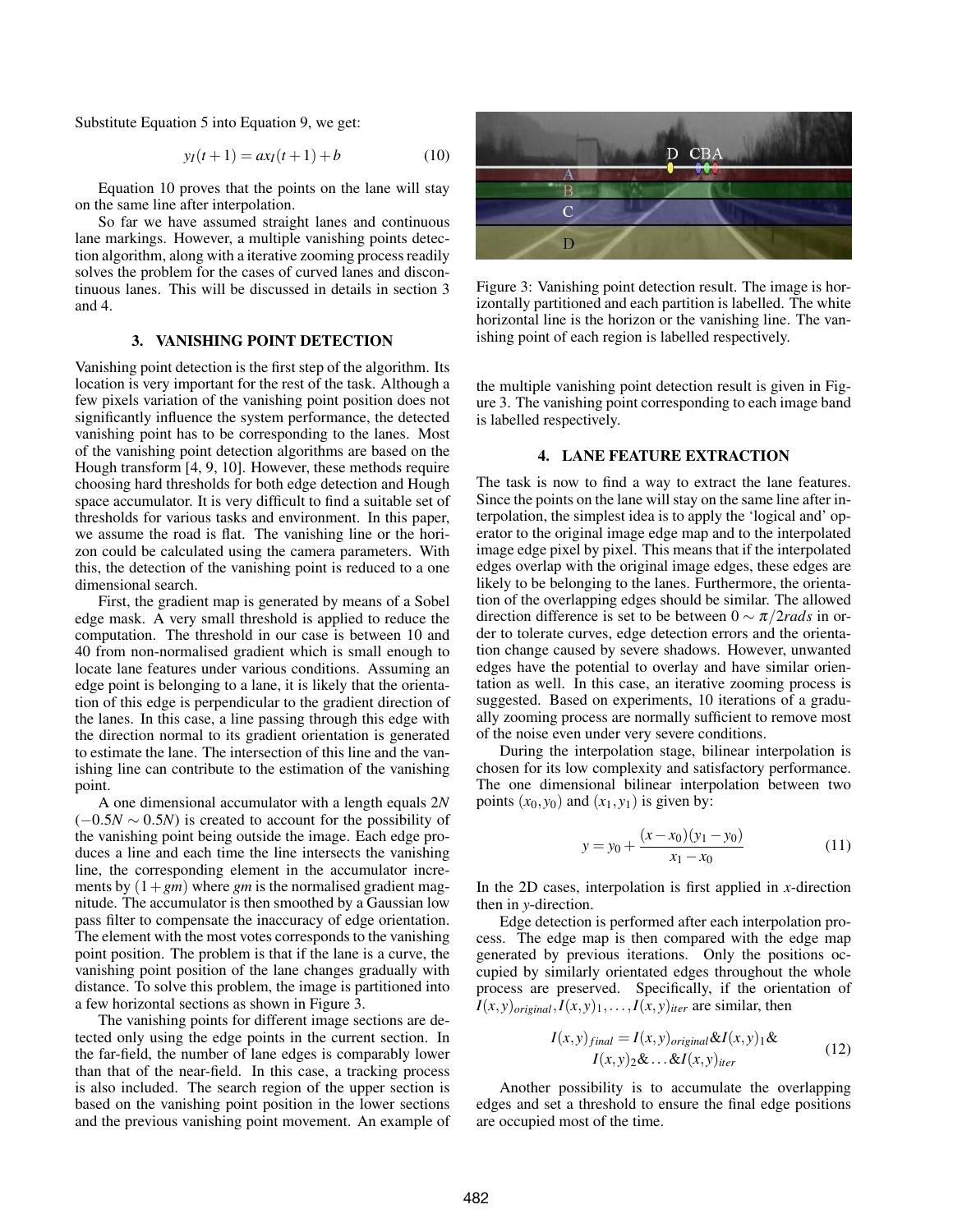

Figure 4: (a), (d) and (g): input images excluding the part above the vanishing line. (b), (e) and (h): detection results of (a), (d) and (g) respectively based on image gradient. (c), (f) and (i): detection results of (a), (d) and (g) respectively based on feature maps generated by the proposed algorithm.

The the zooming ratio, *z*, is also an important parameter. It is unreasonable to select a very small zooming area. This introduces large image distortion and also causes the system to remove a large number of lane features if the lanes are segmented lines. It has been found by experiment that the minimum degree of zooming should be round 85%. Consequently, a large zooming ratio is applied at each iteration (decremented from 100% to 85%) and only a very small portion of each segmented lane marking will be erased during the process. This allows the algorithm to deal with segmented or dashed lines.

For curved lanes, the vanishing point varies with distance. In this case, the zooming process is separated into different sections. Each section of the image zooms into the corresponding vanishing point. Also, the results of the edge detection on each section are compared separately.

Finally, most of the unwanted features are removed from the edge map and the remaining edges are marked to be '1's. In order to give each pixel a different weighting, the '1's are replaced by the corresponding gradient magnitudes. Furthermore, a weighted sum of the proposed feature map with the original gradient map produces a new feature map with magnified lane features. Some example feature extraction results are shown in Figure 4.

#### 5. DETECTION

The detection of the lanes is implemented using the deformable template matching algorithm proposed in [1]. The lanes are modelled as two parallel parabolas as in the case of on the ground plane, and transformed to the image plane as:

$$
x_L = \frac{s_1}{y - vpy} + s_2(y - vpy) + vpx
$$
 (13)

$$
x_R = \frac{s_1}{y - vpy} + s_3(y - vpy) + vpx
$$
 (14)

where  $x_L$  and  $x_R$  are the *x*-coordinate of the left and right lane model. *s*1, *s*<sup>2</sup> and *s*<sup>3</sup> are the three parameters need to be determined.

In contrast to LOISs method, by detecting the vanishing points, vpx becomes a known parameter. Specifically, it equals the vanishing point position of the lowest image band. The Metropolis algorithm [11] is applied to iteratively optimise the parameters and maximise the likelihood function.

### 6. EXPERIMENTAL RESULTS

In this section, we show the assessment of the proposed method. The algorithm (only feature extraction) is successfully implemented in real time on the TMS320DM6437 DSP platform from Texas Instruments. The system is able to achieve above 23 frames per second with a  $352 \times 240$  video input. The frame rate could be further increased by optimising the code [12, 13]. It is worth noting that only the image gradient map is chosen here for comparison since the proposed algorithm only uses the gradient information during the entire process and could be easily extended to incorperate other features. Therefore, comparison between other types of feature maps is not relevant.

The test images included in this section are chosen from the most difficult scenes and from several video sequences. In Figure 4 (a) and (d), both scenes are affected heavily by shadows. A diverging lane scene is included in Figure 4 (g). The corresponding gradient maps are shown in Figure 4 (b), (e) and (h). All of these gradient maps contain a large number of unwanted feature points. Figure 4 (c), (f) and (i) show the feature map obtained using the proposed algorithm. Most of the unwanted features are removed. Comparing with the